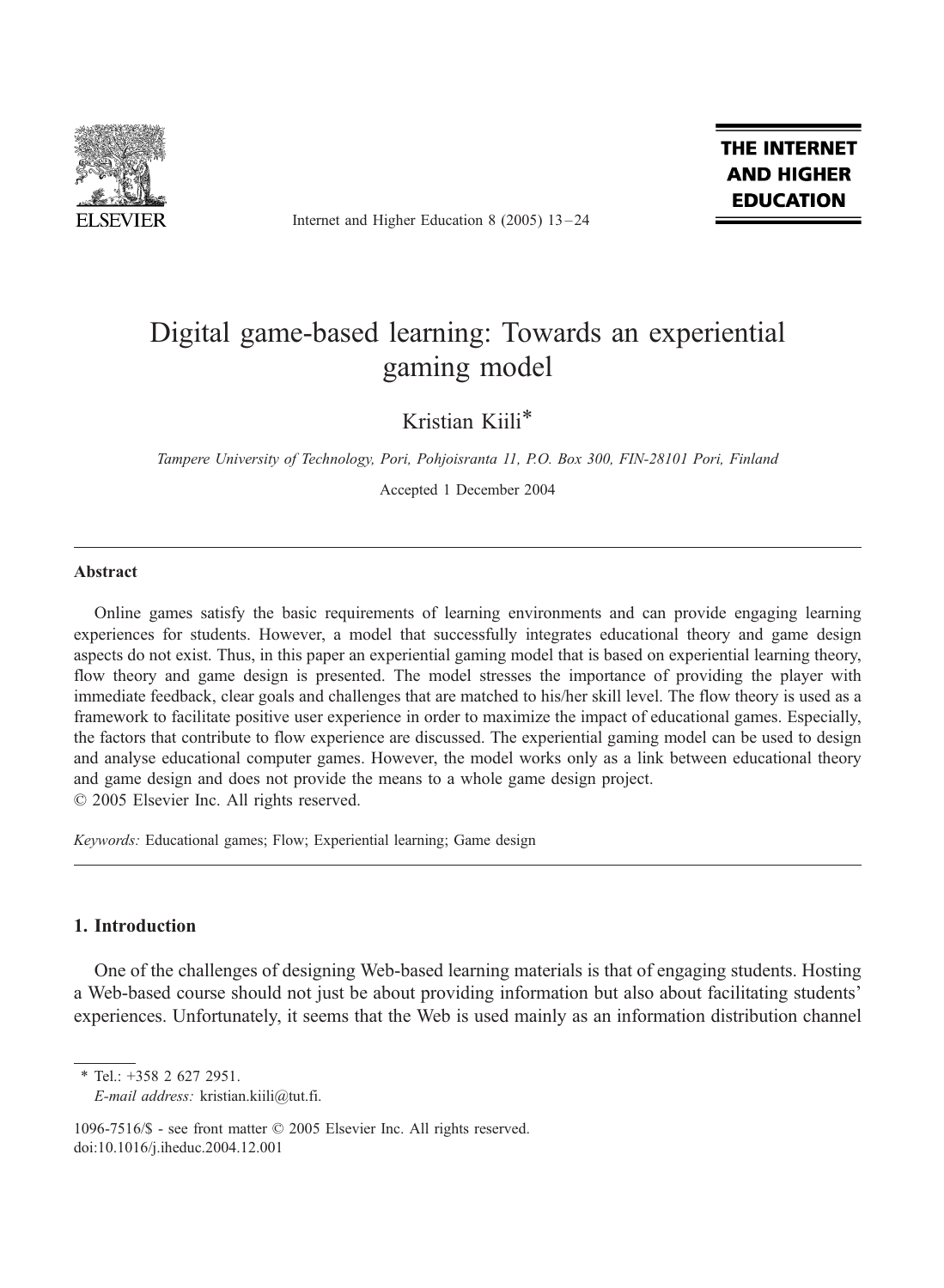that neglects the needs of students. To achieve students' attention, new ways to utilize computers must be found. The use of technology alone does not motivate students that have lived in the midst of technology all their lives. Thus, learning situations and methods that engage learners must be created. One approach is to introduce online computer games in education. Computer games may create a new learning culture that corresponds better with students' habits and interests ([Prensky, 2001\)](#page-11-0).

Generally, games satisfy the basic requirements of learning environments identified by [Norman](#page-11-0) (1993) and can provide an engaging environment for learning. Traditionally, games are equated with having fun. However, the fun factor is not the magic bullet in educational game design. The promise of educational games is to engage and motivate players through direct experiences with the game world. Games should provide possibilities for reflectively exploring phenomena, testing hypotheses and constructing objects. Unfortunately, games have been used in education primarily as tools for supporting the practice of factual information. The nature of action-based drill and practice games may lead to behaviour, where players tend to try actions with no reflection on outcomes. In such games players may simply keep on experimenting with actions until their scores improve. However, such behaviour, based only on trial and error, does not enhance learning.

This paper emphasizes the need for integration of educational theories and game design to be able to design meaningful and engaging educational games. The main purpose of this paper is to present an experiential gaming model that stresses the importance of designing and balancing challenges in order to generate an optimal learning experience for players. The flow theory presented by [Csikszentmihalyi](#page-10-0) (1975) is used as a framework for facilitating positive user experience of the players. The focus is not on the precise moments of the flow experience itself, but on the factors contributing to the flow experience in order to maximize the impact of educational games.

## 2. Flow and game-based learning

Games are designed to generate a positive affect in players and are most successful and engaging when they facilitate the flow experience. [Csikszentmihalyi \(1975\)](#page-10-0) introduced the flow state through the study of people involved in activities such as rock climbing, chess and dance. Flow describes a state of complete absorption or engagement in an activity and refers to the optimal experience ([Csikszentmihalyi, 1991\)](#page-10-0). During optimal experience, a person is in a psychological state where he or she is so involved with the goal driven activity that nothing else seems to matter. Past research has shown that the flow state has positive impact on learning ([Webster, Trevino, & Ryan, 1993\)](#page-11-0) and should be taken into account when designing digital learning materials including games.

The original flow activities, such as rock climbing, diverge from activities performed with computers. [Finneran and Zhang \(2003\)](#page-10-0) have argued that activity performed in computer-mediated environments needs to be broken down into the main task and the artifact used to accomplish the activity. Artifact is a broad term that covers both tools and toys. It is apparent that the mastering of complex artifacts can not be taken for granted. Furthermore, [Finneran and Zhang \(2003\)](#page-10-0) have proposed a person-artifact-task (PAT) model that conceptualizes the major components of a person working on a computer-related activity. According to the model, the likelihood of experience flow is dependent on the interplay between the person, the task and the artifact. The main contribution of the PAT model to the flow theory is to provide a means to consider what really influences experiencing flow: the task itself, the use of artifacts or individual differences.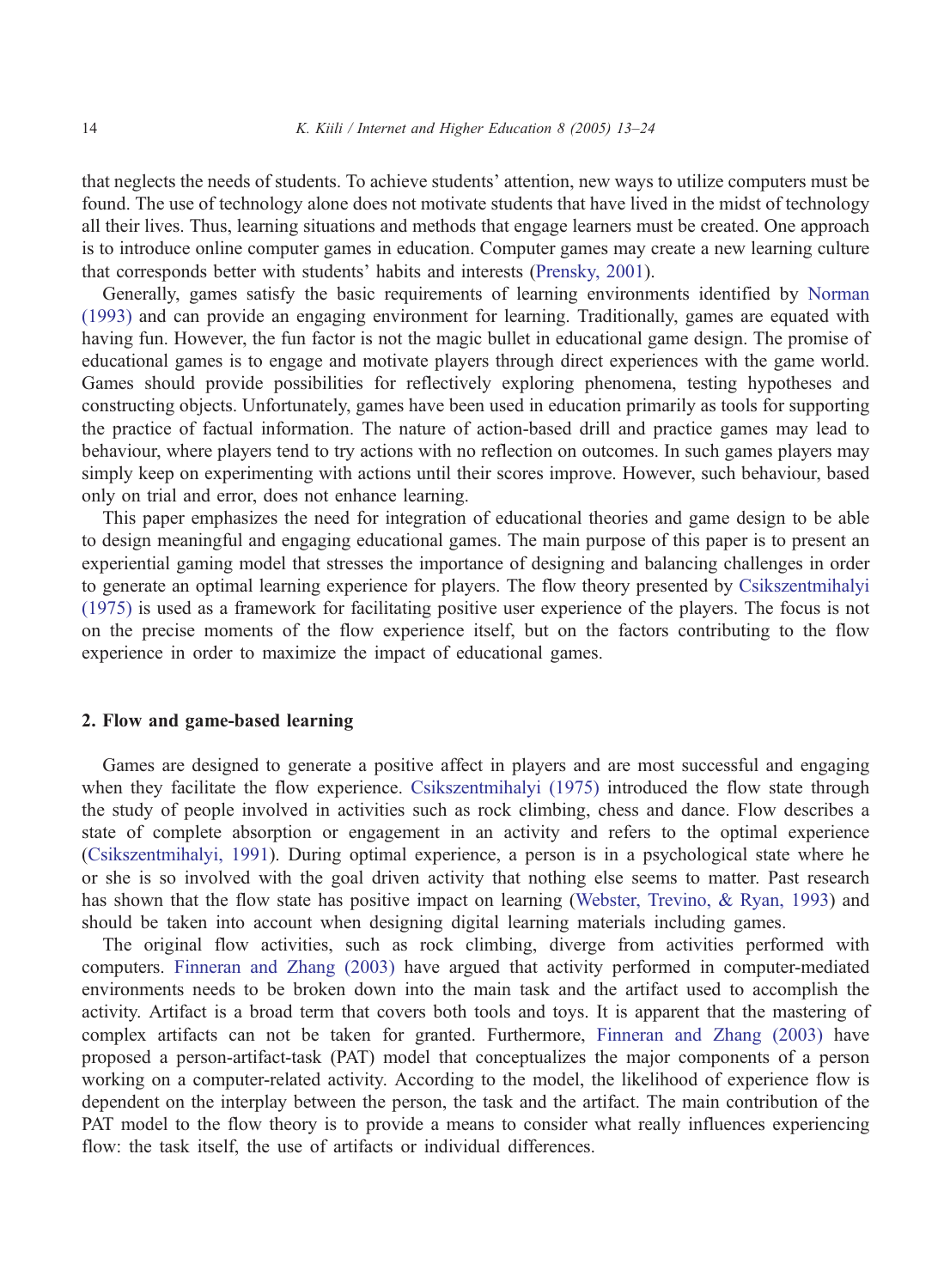In computer-mediated flow studies the following stages related to flow are distinguished: flow antecedents, flow experience and flow consequences ([Chen, Wigand, & Nilan, 1999; Hoffman & Novak,](#page-10-0) 1996). There has been some debate on which factors referring to flow belong in each stage. Following is a summary of relevant factors in each stage. The antecedents of flow include focused attention, [\(Hoffman & Novak, 1996\)](#page-10-0), a clear set of goals, immediate and appropriate feedback ([Chen et al., 1999\)](#page-10-0), potential control ([Finneran & Zhang, 2003\)](#page-10-0), a perception of challenges that are matched to the person's skills ([Chen et al., 1999\)](#page-10-0), playfulness ([Webster et al., 1993\)](#page-11-0), speed and ease of use ([Skadberg & Kimmel,](#page-11-0) 2004). The flow experience itself comprises a merging of action and awareness, concentration, a sense of control over activity ([Chen et al., 1999\)](#page-10-0), time distortion, and telepresence ([Finneran & Zhang, 2003\)](#page-10-0). The flow experience leads to increased learning ([Skadberg & Kimmel, 2004\)](#page-11-0), increased exploratory behaviour [\(Webster et al., 1993\)](#page-11-0), positive effect, an acceptance of information technology ([Ghani, 1991\)](#page-10-0), and perceived behavioral control. In Fig. 1 a framework of flow in computer-mediated environments is presented. The framework comprises the factors of each stage of flow and the components of the PAT model. The antecedents, speed and ease of use ([Skadberg & Kimmel, 2004\)](#page-11-0), are combined as a usability factor in the framework.

All three components, person, task and artifact, should be taken into account when designing educational games. Generally, the aim of an educational game is to provide students with challenges related to the main task so that flow experience is possible. When both the task and the use of the artifact are complex, then the artifact and the task may detract from the user's attention ([Pearce & Howard,](#page-11-0) 2004). Bad usability decreases the likelihood of experiencing task based flow because the player has to sacrifice attention and other cognitive resources to inappropriate activity. Because the information processing capacity of working memory is limited ([Miller, 1956\)](#page-11-0), all possible resources should be available for relevant information processing rather than for the usage of the artifacts. In an ideal situation artifacts are transparent and allow the player to focus on the higher order tasks.

A user's prior knowledge and experiences affect how the user experiences and perceives the game world. If the system can offer the learner such challenges that are in correspondence with his or her skills, the possibility of experiencing flow is higher. In [Fig. 2](#page-3-0) the relationship between skills and challenges is presented.



Fig. 1. Framework of flow in computer-mediated environments.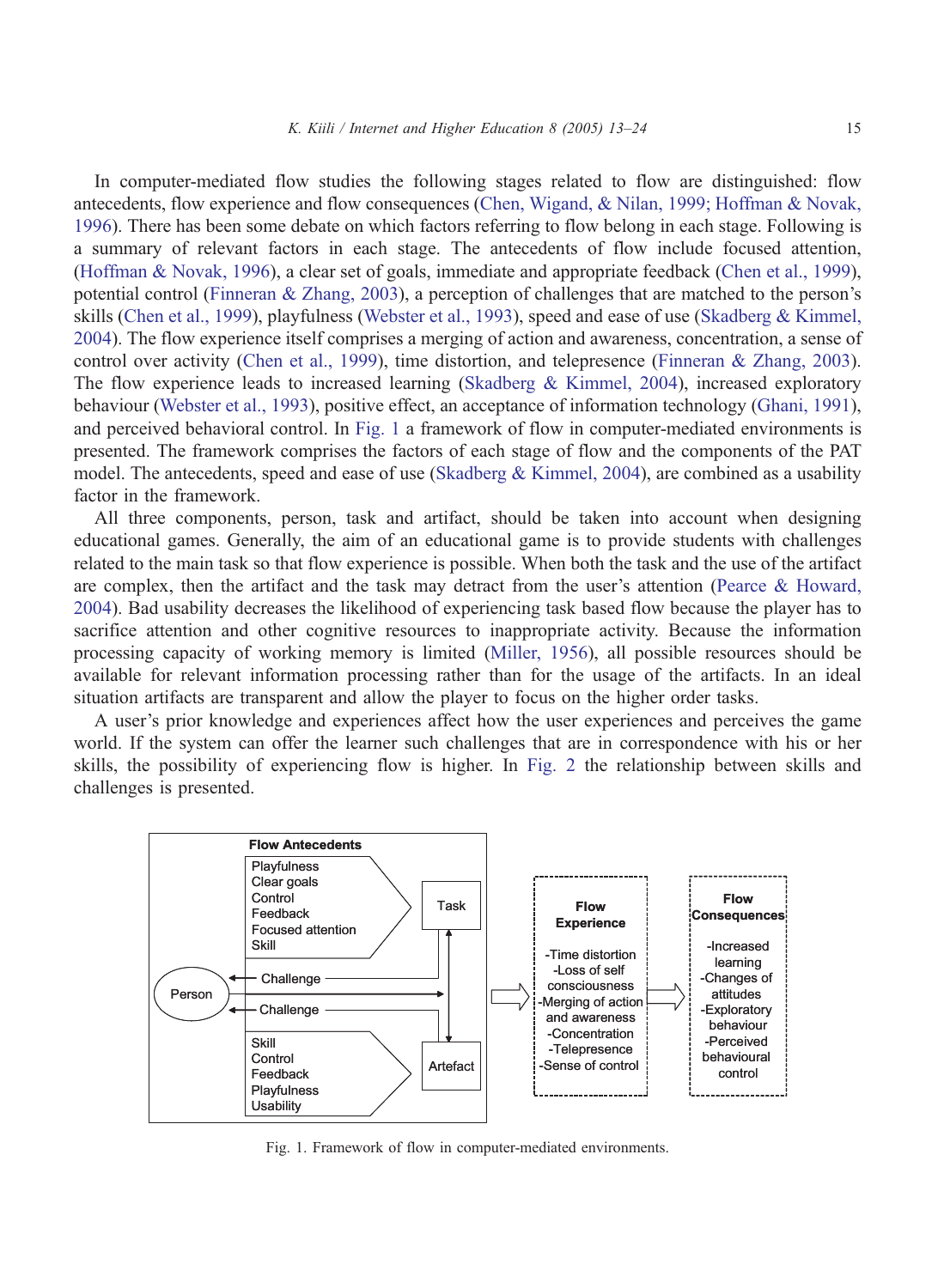<span id="page-3-0"></span>

Fig. 2. Three channel model of flow (adopted from [Csikszentmihalyi, 1975\)](#page-10-0).

It is important that the challenge that a player faces in the game world is closely matched to the skill level of the player. If the challenge is significantly greater than player's skill level, he or she may feel anxiety. In contrast, if the challenge is significantly lower than player's skill level, the player may feel bored. Basically, the flow channel can be extended by providing some guidance to the player or by providing the possibility of solving problems with the help of other players. Thus, I have added the zone of proximal development into the model ([Vygotsky, 1962\)](#page-11-0). In order to keep a player in a flow state game designers should ensure that while a player's skill level increases the challenges also should become more difficult.

## 3. Gameplay and learning

It is important to pay attention to the factors that contribute to flow when designing educational games. However, also the importance of gameplay and relevant educational theories has to be considered in order to base the experiential gaming model presented in next section. The following is a short overview of gameplay and educational theory related to digital game-based learning.

#### 3.1. Gameplay

Gameplay is the core of the game and its significance should not be underestimated. Although there have been attempts to define gameplay, no universally accepted definition exists. Game designers [Rollings](#page-11-0) and Adams (2003) have defined gameplay as one or more causally linked series of challenges in a simulated environment. In fact, gameplay also includes the actions that the players can take to meet challenges. According to [Costkyan \(2002\)](#page-10-0) good gameplay keeps a player motivated and engaged throughout an entire game. Ambitions to design engaging educational games have probably often failed because educational aspects have displaced gameplay. Underestimation of gameplay can be seen also in the market of entertainment games. Often the technology-driven games that have neglected gameplay, while concentrating on technological achievements, disappear from the market quite quickly. Thus, in educational game design both dimensions, educational goals and gameplay, should be balanced in order to achieve a meaningful entity. [Rollings and Adams \(2003\)](#page-11-0) have distinguished several types of challenges that can be applied to educational games.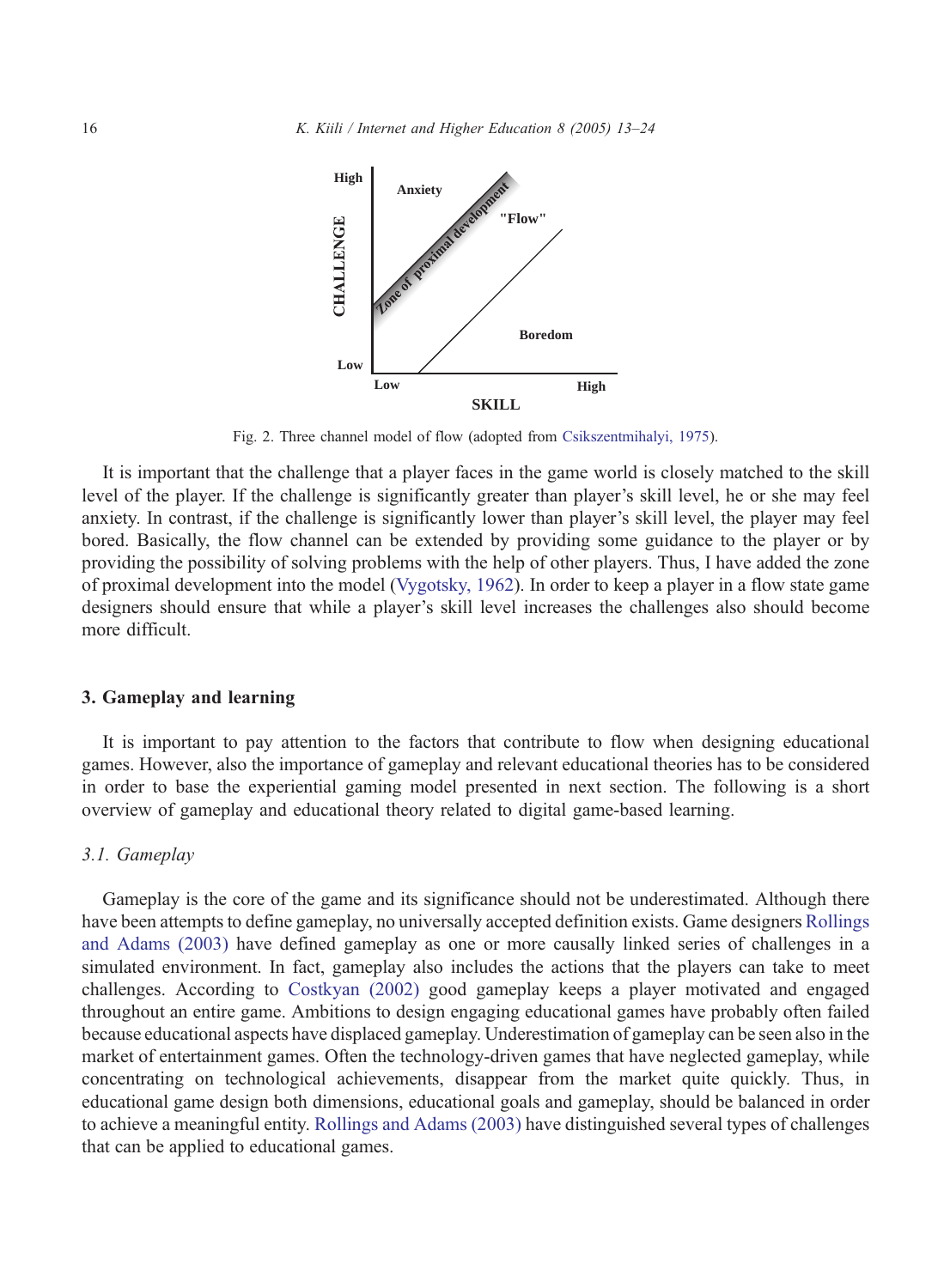## 3.2. Players as problem solvers and explorers

Generally, games provide a meaningful environment for problem-based learning. The ability to solve problems is one of the most important features of human skills ([Holyoak, 1991\)](#page-10-0). Thus, one goal of education is to groom students to encounter novel situations ([Bruer, 1993\)](#page-10-0). Problem solving can be regarded as striving toward a goal which is not immediately attainable. Games provide a meaningful framework for offering problems to students. In fact, a game itself is a big problem that is composed of smaller causally linked problems. The nature of challenges that constitute the problem can vary greatly. Generally, a problem can be anything that somehow restricts a player's progress in the game world.

The problems can be classified into well-structured or ill-structured problems ([Hong, 1998\)](#page-10-0). Wellstructured problems have definitive answers. In contrast, ill-structured problems normally encountered in real life have unclear goals and incomplete information relating to the problems. The best solutions to ill-structured problems depend on the priorities underlying the situation. [Papert \(1993\)](#page-11-0) has stressed that ill-structured problems are more meaningful for the problem solver than well-structured problems because they offer more opportunities for a problem solver to use different problem solving strategies. Educators have tried to develop learning environments that support problem solving in complex lifelike situations ([Suomala, 1999\)](#page-11-0). In fact, games provide a means to offer possibilities to students to set personal goals, to actively handle and gather information, and monitor and evaluate problem solving processes.

Problem solving can be associated with discovery learning. Learning environments such as games allow students to discover new rules and ideas rather than memorizing the material that others have presented. For example, simulation games offer possibilities to students to interact with the game by exploring and manipulating objects in order to test their hypotheses. Thus, while experiencing the game world, students become active participants in the learning processes and their motivation may shift from extrinsic to intrinsic rewards ([Bruner, 1961\)](#page-10-0).

#### 3.3. Experiential learning

Experiential learning theory has long inspired the designers of digital learning environments [\(Lainema, 2003\)](#page-10-0). Experiential learning builds upon the work of Piaget, Lewin, and Dewey ([Nielsen-](#page-11-0)Englyst, 2003). Experiential learning theory consists of several models that stress the importance of direct experience and reflective observation. [Kolb's \(1984\)](#page-10-0) experiential learning model that consists of four stages is the central work in the field of experiential learning. According to the model learning begins with a concrete experience followed by collection of data and reflective observations about that experience. In the abstract conceptualization stage a learner makes generalizations, draws conclusions, and forms hypotheses about the experience. In the final stage, the learner tests these hypotheses and ideas through active experimentation in new circumstances. Generally, the model stresses the continuous nature of learning and the appropriate feedback which provides the basis for a continuous process of goal-directed action.

The ideology of experiential learning provides a fruitful basis for integration of gameplay and pedagogy. In fact, [Gredler \(1996\)](#page-10-0) has categorized simulations and learning games for experiential training. For example, business games are based on experiential learning theory ([Isaacs & Senge, 1992;](#page-10-0) Lainema, 2003; Nielsen-Englyst, 2003). In the next section, an experiential gaming model is presented.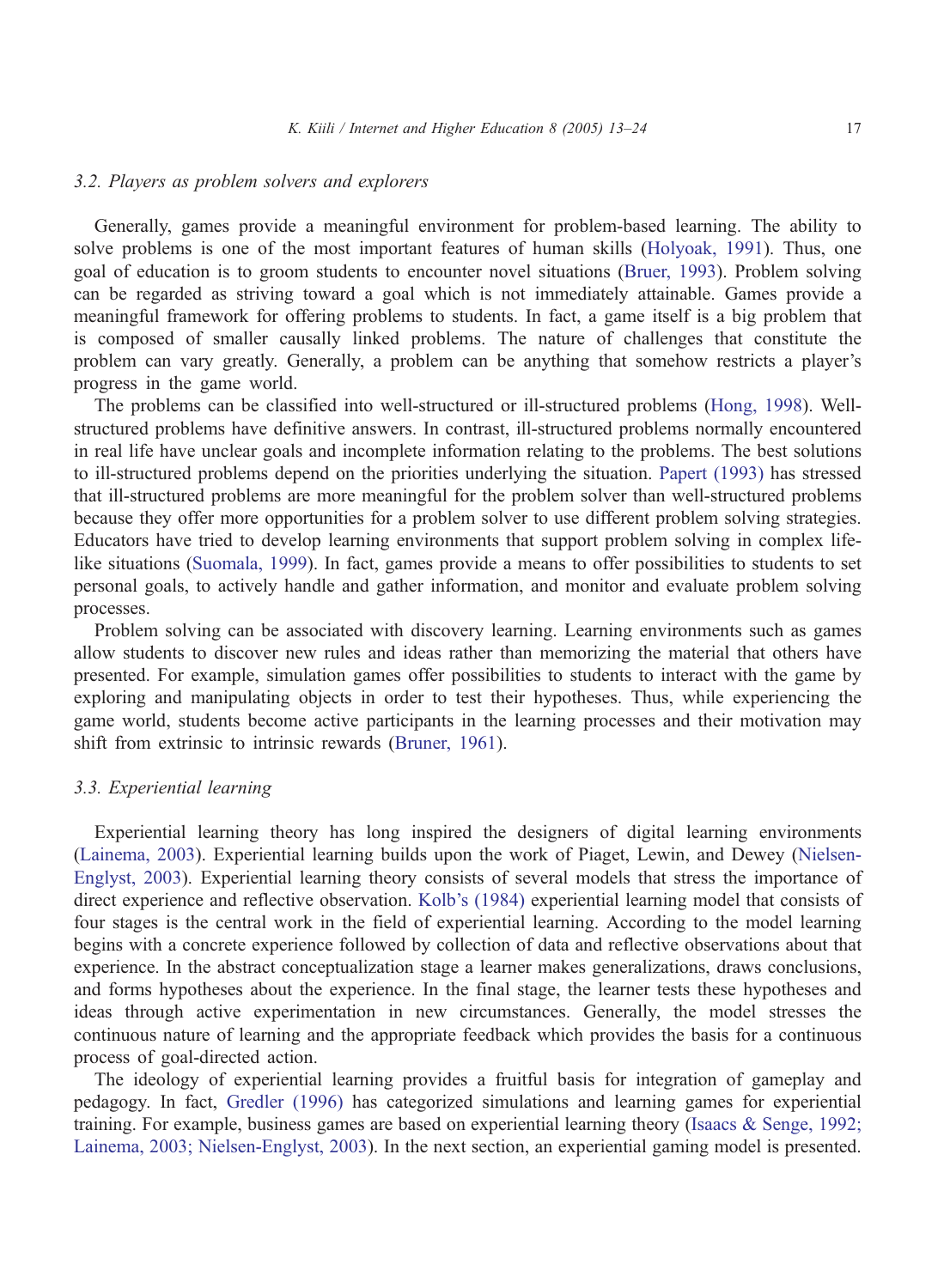## 4. Experiential gaming model

There is a need to form a model that can be used in designing and analysing educational games. [Amory and Seagram \(2003\)](#page-10-0) have tried to integrate educational theory and game design aspects but the models that they have presented are too superficial and do not take gameplay and flow theory into account. In this section, an experiential gaming model (Fig. 3) is presented. The main purpose of the model is to link gameplay with experiential learning in order to facilitate flow experience. The model describes learning as a cyclic process through direct experience in the game world. Both constructivist ([Phillips, 1995\)](#page-11-0) and pragmatist (Kivinen & Ristelä, 2003) views of learning are adopted. The model stresses that activity that is necessary for learning is not merely cognitive but also behavioural. Thus, learning is defined as a construction of cognitive structures through action or practice in the game world. The model is not concerned with the role of social interaction in learning.

The experiential gaming model consists of an ideation loop, an experience loop and a challenge bank. The operational principle of the model can be derived from the human blood-vascular system. The challenges based on educational objectives form the heart of the model. The task of the heart is to sustain the motivation and engagement of the player by pumping appropriate challenges to him or her. To overcome the challenges, a player generates solutions in the ideation loop reflecting lesser circulation. Generation of solutions is divided into a preinvative idea generation ([Finke, Ward, &](#page-10-0) Smith, 1992) and idea generation. Preinvative idea generation refers to primary creativity ([Maslow,](#page-11-0) 1963) and can be described as an unstructured and chaotic phase resembling the play of children. According to [Finke et al. \(1992\)](#page-10-0) the generation of preinvative structures may be successfully undertaken without considering the constraints of the system and hopefully lead to innovative solutions. After the preinvative phase a player further develops solutions by considering the constraints and available resources of the game world. The ideation process is most fruitful if it is performed in groups.



Fig. 3. Experiential gaming model.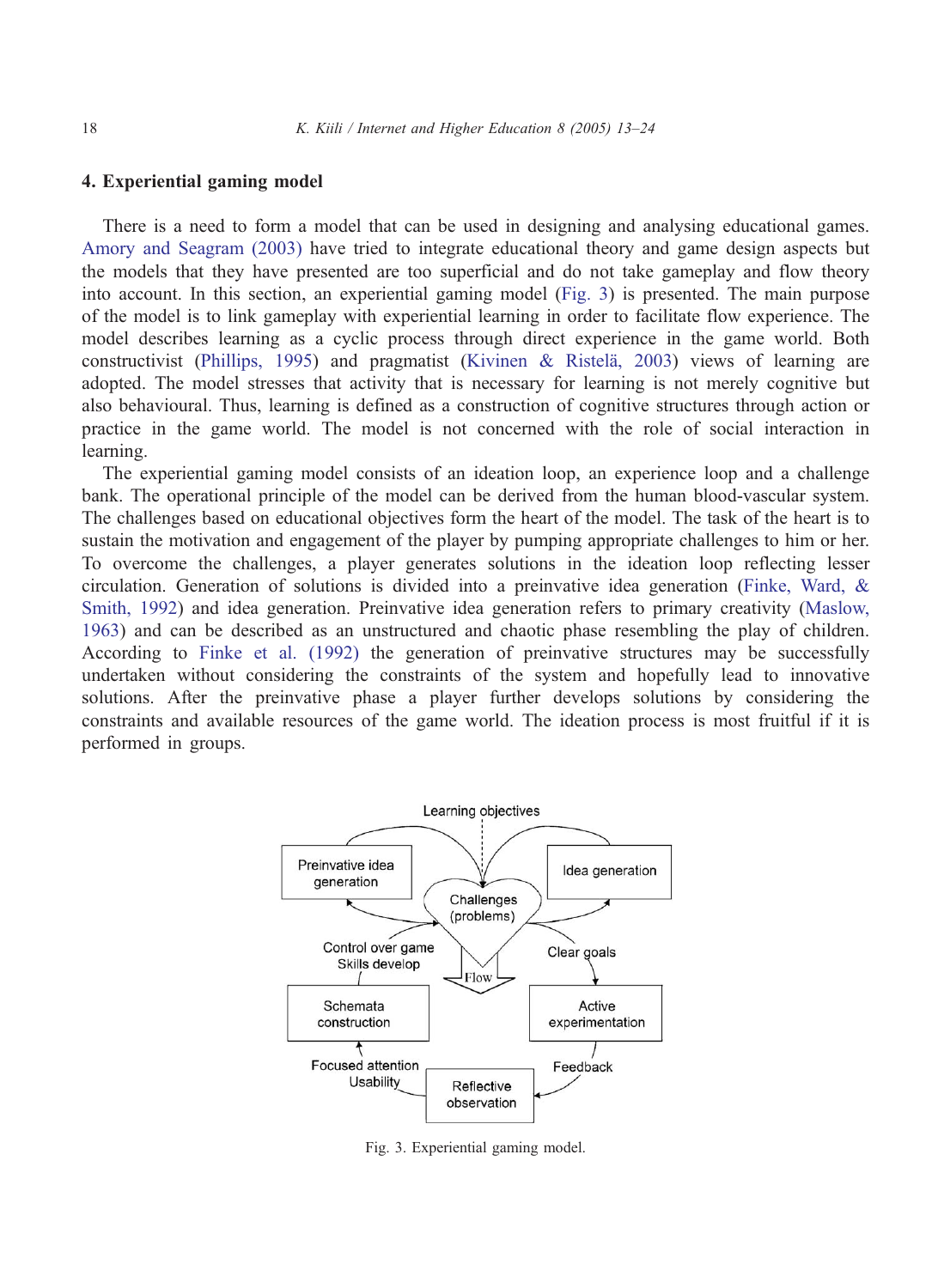After the ideation phase the player tests solutions in the experience loop reflecting greater circulation and observes the outcomes of actions. Game should be usable and provide clear goals and appropriate feedback to the player in order to facilitate flow experience. Additionally, according to [Hoffman and Novak \(1996\),](#page-10-0) focused attention is an important factor that contributes to the flow experience. The reflective observation of the feedback may lead to the construction of schemata and enable the discovery of new and better solutions to the problems. In online learning environments reflection has been facilitated for example with conversation tools, intelligent tutorials ([Seale &](#page-11-0) Cann, 2000) and computer-based tutors ([Aleven & Koedinger, 2002\)](#page-10-0) that can be utilized also in educational games. While testing solutions a player's skill level increases and he or she may achieve control over the game and the subject matter. If the performance of the player is based on only one particular solution, the gaming strengthens only those schemata that are related to this solution. As a result of one-sided activity in the game world the heart may become exhausted, leading to a reduction in the player's motivation in the long run. From a creative problem solving and comprehensive learning point of view it is important that the player endeavours to test different kind of solutions in order to expand knowledge on the subject matter. Generally, the task of the ideation loop is to cleanse the experience loop of old solutions by feeding it with fresh creative solutions to be tested and reflected.

From a motivation and learning point of view, the operation of the heart is essential. The heart should provide a player with challenges that are matched to his or her skill level in order to increase the likelihood of experience flow. Additionally, the tempo of challenges should be balanced with the player's characteristics. The trick of the games is to keep the player in a flow state by increasing the skill level of the game while the skill level of the player increases. However, it is impossible to predict how quickly a player's skills develop while gaming which makes the designing of games hard. On solution is to develop games that adapt to a player's behaviour. For example, [Ketamo \(2002\)](#page-10-0) developed an adaptive geometry game that observes a player's behaviour in order to provide the player with appropriate problems. The evaluation results of the game showed that particularly players whose knowledge level of geometry was low benefited from adaptation. However, there are some aspects that should be considered when designing adaptive games. First of all, adaptation should be transparent to the player in order to ensure that the player does not change his or her normal behaviour in the game world. For example, if the player notices that the game becomes easier if she performs worse than he or she is capable of performing, the game has failed to provide meaningful challenges to the player. Secondly, adaptation should not change the user interface of the game. If the conceptual model of the game changes as a result of adaptation it may lead to usability problems. In summary, bad usability, inappropriate challenges and objects that break the harmony in the game world decrease the likelihood of experience flow.

## 5. On educational game design

The experiential gaming model can be used to design and analyse educational games. However, the model works only as a link between educational theory and game design and does not provide the means to a whole game design project. There are several issues that should be considered when designing educational games that are not included in the experiential gaming model. Although, in this paper, the importance of gameplay is stressed, attention has to be paid also to the creation of an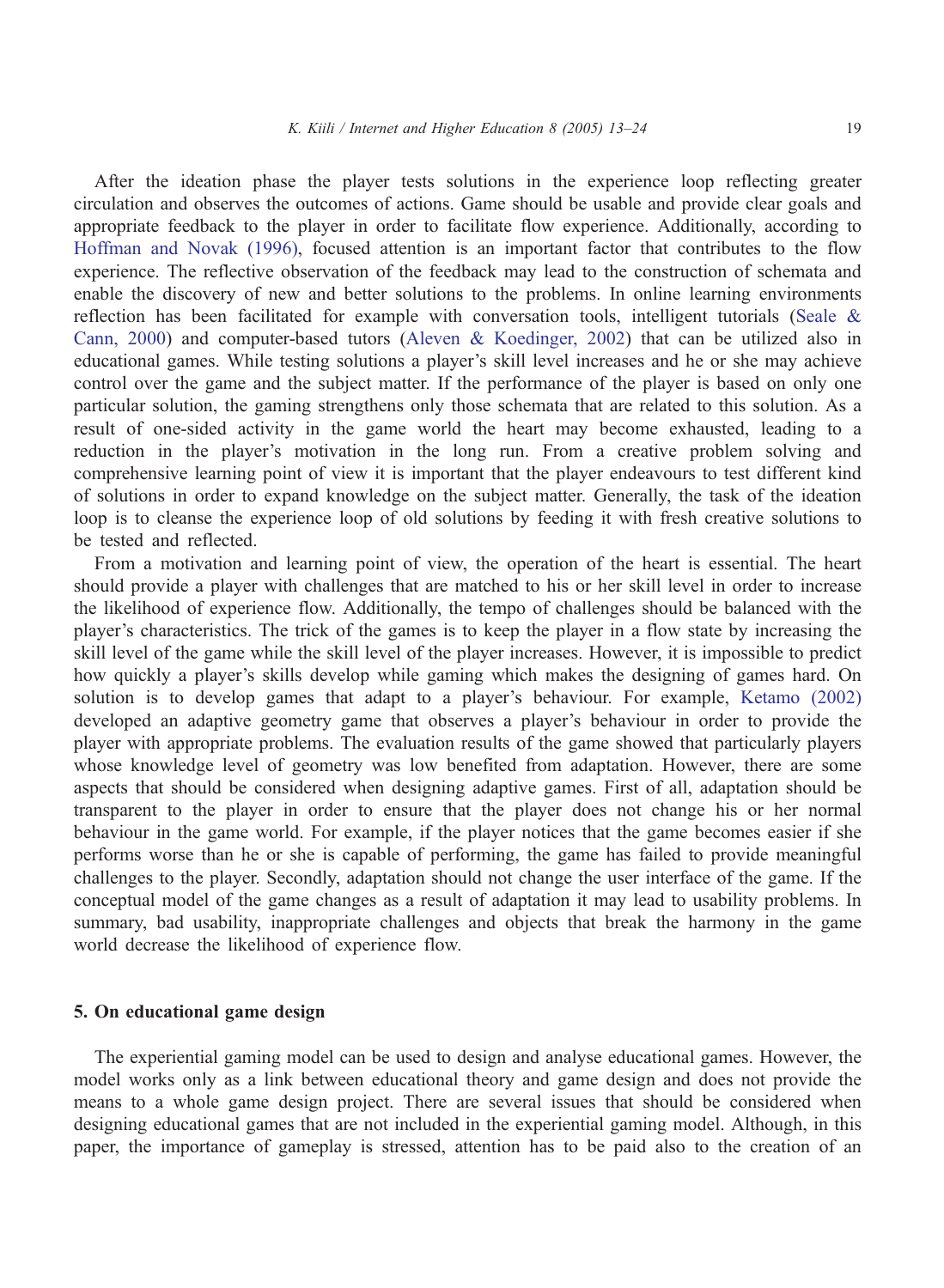engaging storyline, appropriate graphics and sounds, and game balance. If these aspects are neglected, good gameplay cannot save the game. The following is a short overview of these aspects and cognitive load in an educational game context.

## 5.1. Storytelling

The use of stories in games is a fundamental part of game design ([Rollings & Adams, 2003\)](#page-11-0). In fact, almost every game has some sort of story attached to it. Generally, the story integrates the challenges into a larger task or a problem ([Seagram & Amory, 2004\)](#page-11-0). The importance of the story to a game depends on the complexity of the game. Generally, the more complex the game is the more important the story tends to be (Rollings  $\&$  Adams, 2003). At the least, the story is just a short paragraph that sets the background for the game. For example, in Operation Splash, the player takes the role of an undersea explorer who commands a submarine while maintaining the mechanical operations of submarine ([Yuen, Toprac, Steele, & Reimer, 2004\)](#page-11-0). The main goal of the player is to collect samples of sea life and bring them back to the station. Although, the story is simple, its' meaning in immersing and engaging the player is extremely important. In contrast, the role of the story can be educative. The game can be divided to interactive gameplay events and to the noninteractive story events where the game designer tells the player important things about subject matter without player having to do anything. The non-interactive elements are usually implemented as animations and should be designed according to design principles presented by Mayer (2001). In an ideal situation the player can apply the information provided by animations to interactive gameplay events.

## 5.2. Game balance

The main objective of balancing a game is to provide a game that is internally consistent and fair, without allowing players to exploit flaws to gain advantages, as well as to make sure that game is fun and engaging ([Rollings & Adams, 2003\)](#page-11-0). The goal is to interlock all the elements seamlessly to avoid dominant strategies that usually ruin a game. A dominant strategy can be defined as a strategy that surpasses all others by being the best one to choose under any circumstances ([Rollings & Adams,](#page-11-0) 2003). Educational games, especially, should be balanced so that the main determining factor for the success of a player is the player's skill level. Although random events are possible, a better player should perform better in the long run. Normally games start out balanced and then get out of balance while players interact with the game. Traditionally, progress in a game is rewarded by positive feedback and rewards. In other words, the action of a player that is ahead in the game is made somehow easier. This tends to lead to a situation where "the rich get richer and the poor get poorer". Thus, it is important to ensure that such positive feedback loops have a reasonable response time delay before they kick in, in order to keep the game fun and engaging. However, the whole idea of the positive feedback loops is controversial with the goal of education. Although, good performance should be rewarded also the progress of not so good players should be somehow supported in order to ensure that they can catch up to better players and complete the game. One solution is to make the game adapt to a players' skill level as discussed above. In addition, challenges should be balanced so that the game's difficulty increases incrementally and dos not spike irregularly. If the challenge level decreases before the game is completed a player may lose interest in the game.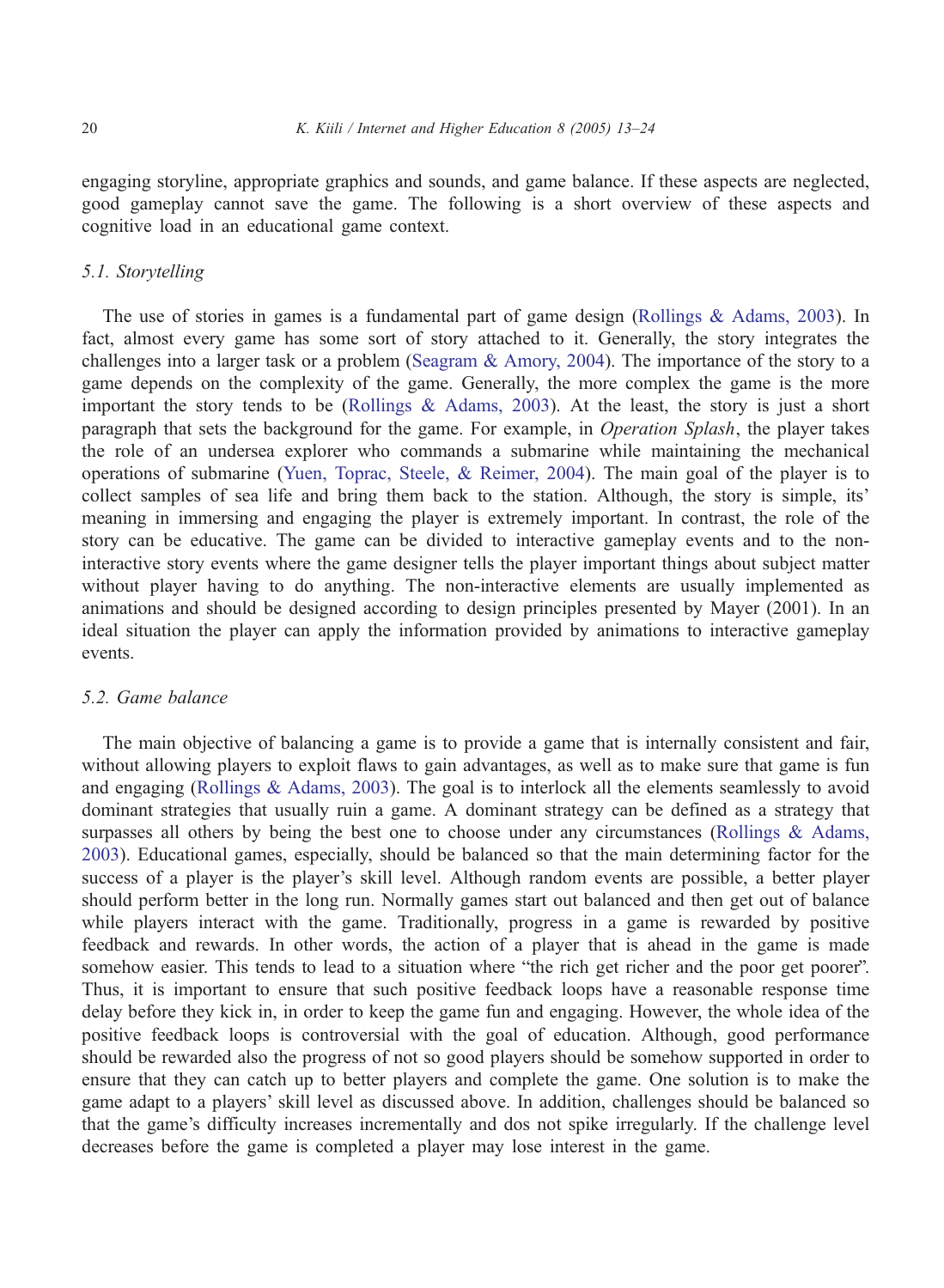#### 5.3. Optimizing cognitive load

It seems that the main problem of multimedia learning materials is that the working memory capacity of learners is often overloaded due to inappropriate ways of presentation ([Kiili, 2004\)](#page-10-0). Also in educational games the risk of overloading a player's working memory is high because traditionally games have consisted of rich multimedia elements. To overcome the limited capacity problem Mayer (2001) presented a cognitive theory of multimedia learning that assumes that working memory includes limited channels for both visual and auditory (verbal) processing. The limited capacity assumption refers to the cognitive load theory stressing that the working memory capacity limits the amount of information that can be processed in each channel at one time ([Sweller, 1994; Tindall-Ford,](#page-11-0) Chandler, & Sweller, 1997).

In order to reduce extraneous cognitive load, the designers of educational multimedia or games should also consider the utilization of haptic feedback in learning materials. The use of haptic technology can simulate cutaneous and kinesthetic sensations so that games not only look but also feel [\(McGee, 2002\)](#page-11-0). Haptics support immersion while learners can experience learning materials more realistically. Generally, the promise of multimedia learning lays on modality effect, assuming that working memory capacity may be increased by the use visual, auditory and haptic information processing channels simultaneously. It is important to notice that graphics and sounds entice the player but the gameplay keeps him or her there. Thus, the most challenging task of educational game design is to find a balance between attractive elements and educational objectives in order to optimize the possibility of players experiencing flow and then learn the relevant skills and information provided by the game.

[Sweller, van Merrienboer, and Paas \(1998\)](#page-11-0) have identified three separate sources of cognitive load. Cognitive load may be affected by the intrinsic nature of the material (intrinsic cognitive load), the manner in which the material is presented (extraneous cognitive load), or the effort needed for the construction of schemata (germane cognitive load). Intrinsic cognitive load refers to the inherent nature of the task or the subject matter of the learning material. If the learning material consists of numerous elements that are related to one another, the intrinsic cognitive load is high. In contrast, if the material is simple, including only a few connections between elements, the intrinsic cognitive load is low. According to the cognitive load theory, instructional design cannot change the intrinsic cognitive load. Therefore, the most important aspects of the cognitive load theory for educational game designers are extraneous cognitive load and germane cognitive load.

Extraneous cognitive load is unnecessary cognitive load and is determined by the instructional design. If the game is poorly designed, the extraneous cognitive load is high because learners have to engage in irrelevant cognitive processing. Mayer (2001) has primarily examined different presentation formats in order to reduce the extraneous cognitive load of learning materials. However, the reduction of the extraneous cognitive load by an ideal instructional format does not guarantee that all free cognitive resources will be allocated to a deeper knowledge construction process [\(Bannert, 2002\)](#page-10-0). Unused working memory capacity should be used by optimizing the germane cognitive load, by stimulating the player to process the problems provided more deeply. According to [Kirschner \(2002\)](#page-10-0) the approach of encouraging learners to engage in appropriate cognitive processing can only work if the total cognitive load of instructional design is within working memory limits. If a learner's cognitive system is overloaded, it might impact negatively on learning. In summary, cognitive load should be optimized in games by cutting down irrelevant multimedia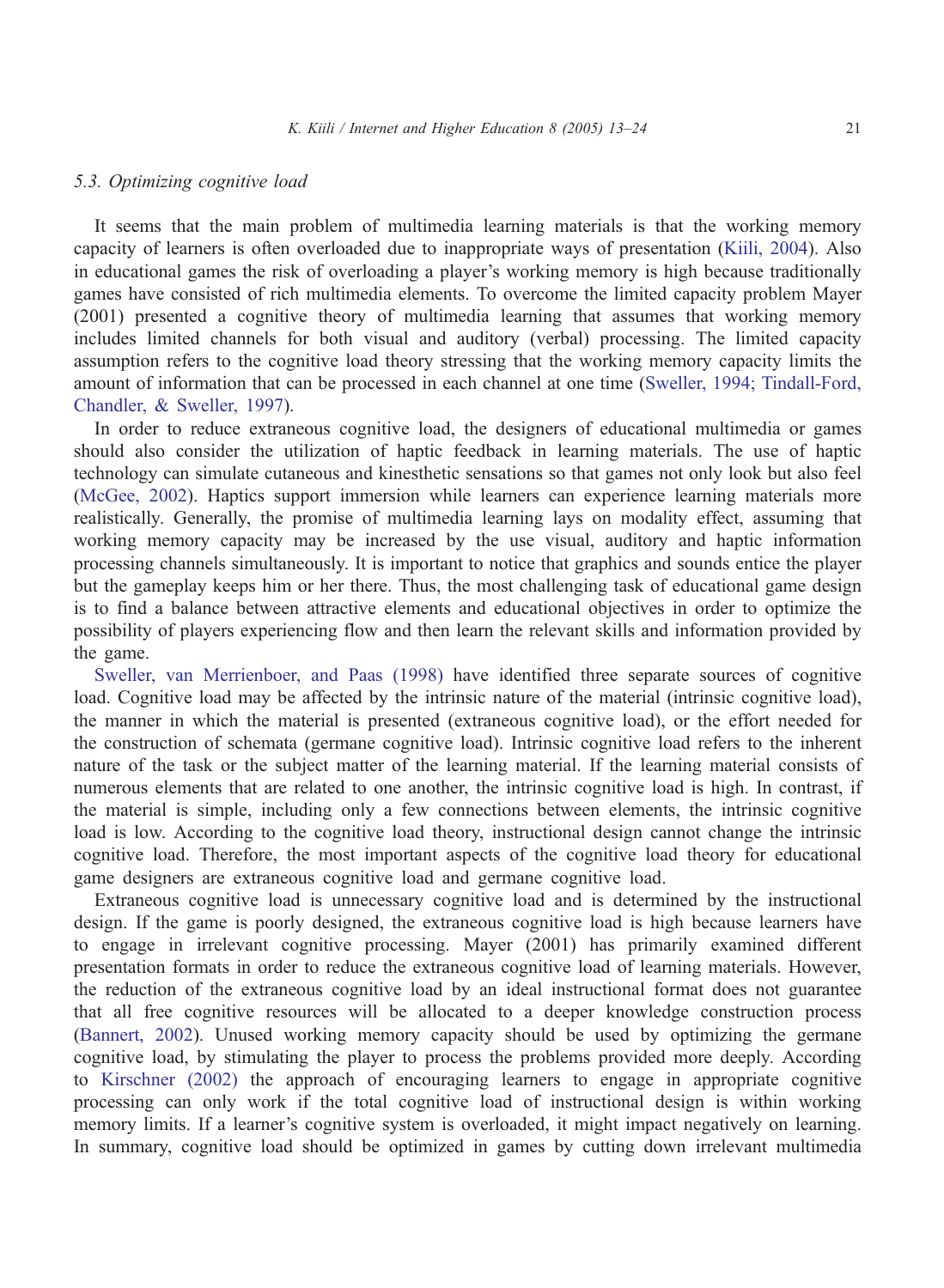elements, applying modality effect, providing usable user interface and challenges that support knowledge construction.

#### 6. Conclusions

The primary intention of this paper was to present an experiential gaming model that facilitates flow experience. The model stresses the importance of providing players with immediate feedback, clear goals and challenges that are matched to players' skill levels. It is apparent that flow experience cannot be guaranteed to players, but educational games that provide the possibility of experiencing flow certainly can be provided. The reward of flow is obvious: it has a positive impact on learning and players' attitudes. The experiential gaming model can be used to design and analyse educational games. However, the model works only as a link between educational theory and game design and does not provide a means for a whole game design project. Designers of educational games should also pay attention to the appearance of the game, an engaging storyline and appropriate game balance in order to involve players.

Although facilitating experiences of students is important, it is not an adequate approach for designing meaningful Web-based learning environments. Online instruction, including games, should also support creativity and involve critical thinking ([MacDonald, Stodel, Farres, Breithaupt, & Gabriel, 2001\)](#page-10-0). [Garrison, Anderson, and Archer \(2001\)](#page-10-0) proposed a model of practical inquiry for detecting critical thinking in text-based online environments. The model of practical inquiry has several interests in common with an experiential gaming model. Both models include phases such as exploration of ideas, construction of meaning and active experimentation of solutions. A critical question in both models is the transition between the world shared and a world that is private. In online multiplayer games players can collaboratively solve and explore problems in a shared game world, but ultimately critical reflection occurs in a private world. The challenging task of educational game designers is to develop the sort of game worlds that support reflective thinking in the private world.

In the future, the experiential gaming model will be tested and further developed. Presently an online game where university students work in a production company as trainees is being hosted by the author. In the game, players are hired to produce the best possible learning material concerning usability while trying to increase their banking balances by selling components that they have produced to other players. An important feature of the game is a prodding system that helps a player to perform all the necessary actions within the time constraints. The system informs the player about deadlines, provides guides to relevant information, as well as feedback for the player. An experiential gaming model was used as a framework to design this IT-Emperor game. A demand-driven learning model ([MacDonald et al., 2001\)](#page-10-0) was also utilized in the design process. One other consideration in particular was consumer demand of authentic and industry-driven content. As a result, the content of the game reflects the problems and issues that may arise in a production company. In addition, a jury formed from members of different corporations was employed to give feedback to the players. The results of IT-Emperor will be reported in the near future. Flow antecedents in particular will be validated.

## 7. Uncited reference

[Mayer & Moreno, 2002](#page-11-0)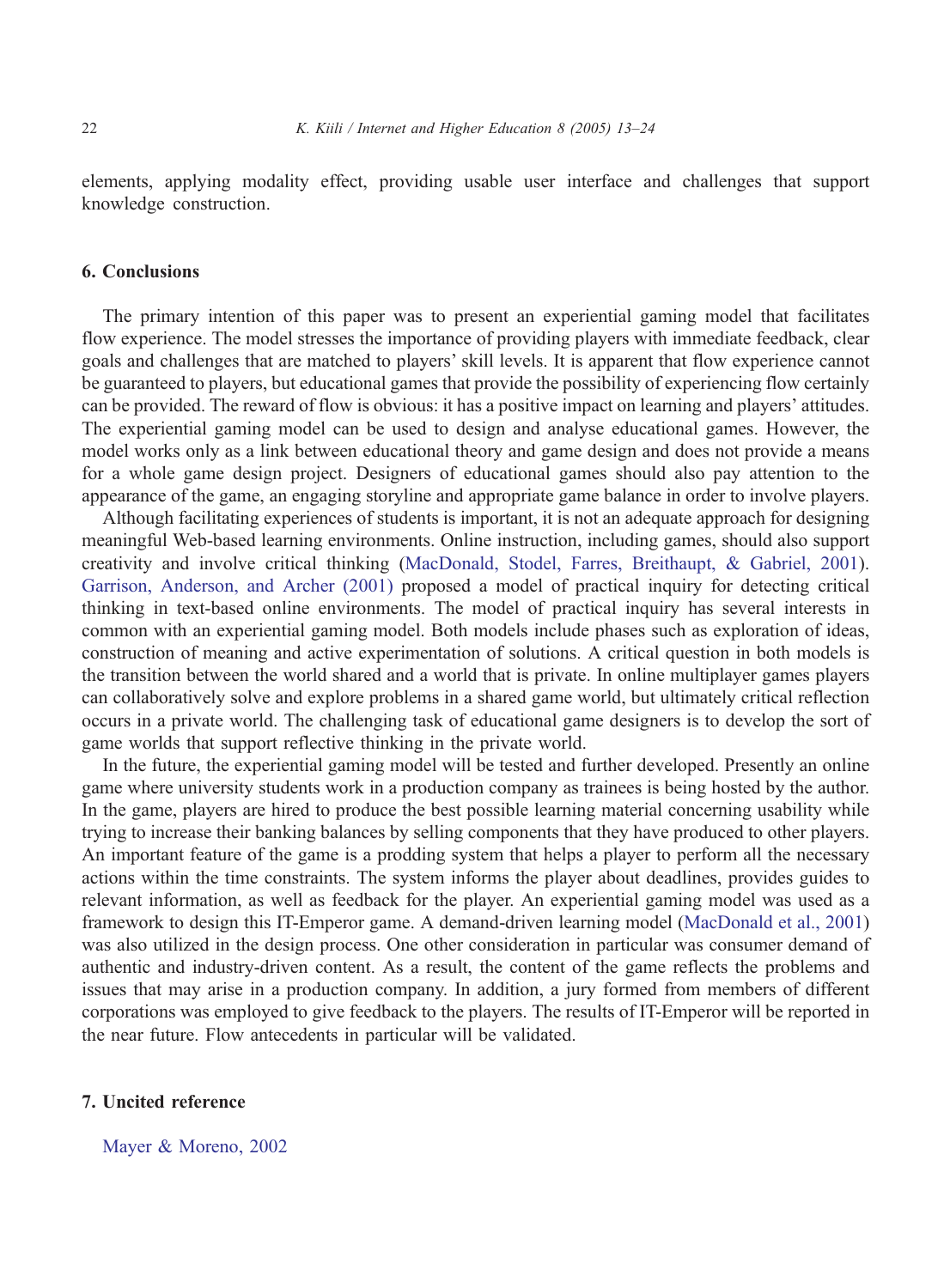#### <span id="page-10-0"></span>Acknowledgments

This research was funded by Academy of Finland (201879).

#### References

- Aleven, V., & Koedinger, K. R. (2002). An effective metacognitive strategy: learning by doing and explaining with a computerbased cognitive tutor. Cognitive Science, 26, 147-179.
- Amory, A., & Seagram, R. (2003). Educational game models: Conceptualization and evaluation. South African Journal of Higher Education, 17, 206-217.
- Bannert, M. B. (2002). Managing cognitive load: Recent trends in cognitive load theory. Learning and Instruction, 12, 139 – 146.
- Bruer, J. T. (1993). Schools for thought: A science of learning in the classroom. Cambridge: MIT Press.
- Bruner, J. S. (1961). The act of discovery. Harvard Educational Review, 31, 21–32.
- Chen, H., Wigand, R., & Nilan, M. S. (1999). Optimal experience of web activities. Computers in Human Behavior, 15, 585 – 608.
- Costkyan, G. (2002). I have no words & I must design: toward a critical vocabulary for games. Proceedings of the computer games and digital cultures conference, Finland.
- Csikszentmihalyi, M. (1975). Beyond boredom and anxiety. San Francisco: Jossey-Bass.
- Csikszentmihalyi, M. (1991). Flow: The psychology of optimal experience. New York: Harper Perennial.
- Finke, R. A., Ward, T. B., & Smith, S. M. (1992). Creative cognition: theory, research, and applications. The MIT Press.
- Finneran, C. M., & Zhang, P. (2003). A person-artefact-task (PAT) model of flow antecedents in computer-mediated environments. International Journal of Human-Computer Studies, 59, 475 – 496.
- Garrison, D. R., Anderson, T., & Archer, W. (2001). Critical thinking and computer conferencing: a model and tool to assess cognitive presence. American Journal of Distance Education, 15, 7 – 23.
- Ghani, J. A. (1991). Flow in human-computer interactions: test of a model. In J. Carey (Ed.), *Human factors in management* information systems: emerging theoretical bases. Ablex, New Jersey: Publishing Corp.
- Gredler, M. E. (1996). Educational games and simulations: a technology in search of a (research) paradigm. In D. H. Jonassen (Ed.), Handbook of research for educational communications and technology. New York: Simon & Schuster Macmillan.
- Hoffman, D. L., & Novak, T. P. (1996). Marketing in hypermedia computer-mediated environments: Conceptual foundations. Journal of Marketing, 60, 50-68.
- Holyoak, K. J. (1991). Problem solving. In D. N. Osherson, & E. E. Smith (Eds.), Thinking. An invitation to cognitive science (pp.  $117 - 146$ ). Cambridge: The MIT Press.
- Hong, N. S. (1998). The relationship between well-structured and ill-structured problem solving in multimedia simulation, PhD thesis, Pennsylvania State University.
- Isaacs, W., & Senge, P. (1992). Overcoming limits to learning in computer-based learning environments. European Journal of Operational Research, 59, 183 – 196.
- Ketamo, H. (2002). User and platform adaptation in Web-based learning environments, PhD thesis, Tampere University of Technology.
- Kiili, K. (2004). Learning with technology: cognitive tools in multimedia learning materials. Proceedings of ED-MEDIA 2004, world conference on educational multimedia, hypermedia & telecommunications, Switzerland.
- Kirschner, P. A. (2002). Cognitive load theory: implications of cognitive load theory on the design of learning. Learning and Instruction,  $12$ ,  $1 - 10$ .
- Kivinen, O., & Ristela, P. (2003). From constructivism to a pragmatist conception of learning. Oxford Review of Education, 29, 363 – 375.
- Kolb, D. (1984). Experiential learning: Experience as the source of learning and development. New Jersey: Prentice Hall.
- Lainema, T. (2003). Enhancing organizational business process perception: Experiences from constructing and applying a dynamic business simulation game. PhD thesis, Turku School of Economics and Business Administration.
- MacDonald, C. J., Stodel, E. J., Farres, L. G., Breithaupt, K., & Gabriel, M. A. (2001). The demand-driveb learning model: a framework for web-based learning. Internet and Higher Education, 4, 9-30.